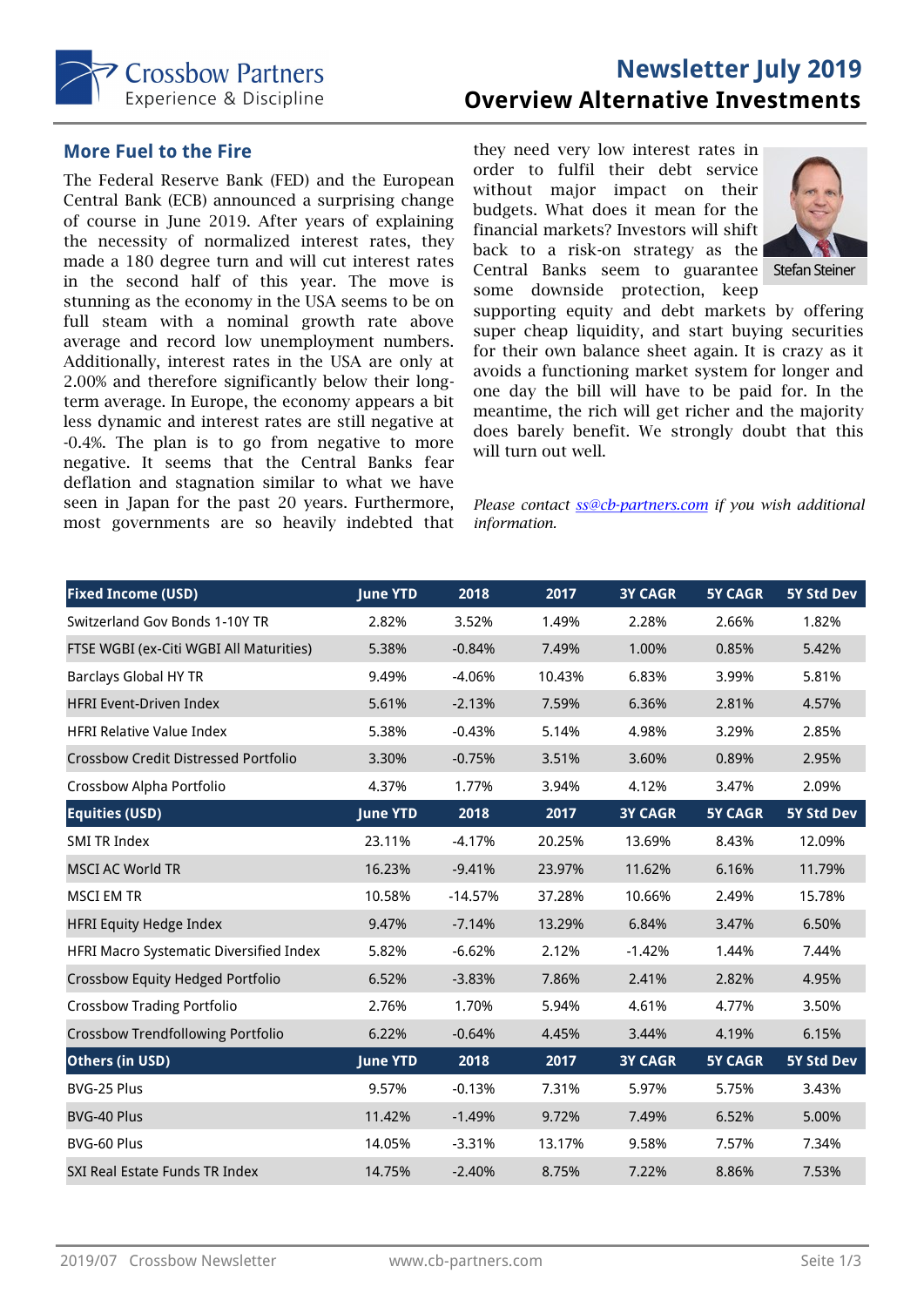

### **ESG Hedge Funds: An Oxymoron?**

Hedge funds are generally not known for being a paragon of sustainability. Conventional wisdom refers to hedge funds as "locusts", seeking to maximize their short-term and excessive investment returns by playing hardball and without worrying too much about the social and ecological collateral damage of their actions. Today, hedge funds still lag traditional long-only funds when it comes to systematically applying ESG criteria (i.e. evironmental, social and governance) and thinking to their investment decisions.

Fig. 2: Hedge Fund Managers with an ESG Policy in Place



Source: Pregin Fund Manager Survey, November 2018

But this is changing fast and many hedge funds are about to launch their own ESG-compatible products. Hedge funds are loosely regulated and can draw on a wide range of investment techniques in search for alpha. So why should they limit themselves to ESG criteria in their investment decisions, since they might affect their returns and their investment style?

## **Challenges in Implementing ESG Strategies**

Even though the impact of ESG on performance is equivocal and varies from period to period, some recent studies suggest that investors do not underperform over the long-term if they systematically apply ESG criteria to their investment process. Many investors therefore believe that fears over an underperformance of ESG investments are unjustified. In their view, an ESG approach can actually contribute both to risk minimization and to outperformance over time. And, what is more, investors might even benefit from an "ESG momentum", as ESG moves from niche to mainstream. Massive money flows into "good" companies with positive changes in their ESG profile may help to push the stock and deliver an ESG outperformance.

# **Newsletter July 2019 News from Our Fund Managers**

Hedging can also be a challenge. Taking short positions is standard skill and practice for hedge funds and part and parcel of their investment strategies. To go long "good" companies and to short "bad" companies at the same time



could be a simple ESG strategy. Yet some institutional investors have drawn up policy statements that prevent them from taking any positions at all in companies that are excluded from the investment universe. Hedge fund managers are therefore forced to compromise, but typically willing to find bespoke client solutions.

It is a challenge for all investors that no unequivocal and universally accepted definition of sustainable investing exists. What all definitions share is the aim of infusing ESG criteria with the investment process. In its simplest form this could be an exclusion list of sectors, stocks, and countries that are out of bounds ("sin stocks"). In a more sophisticated approach ESG thinking and criteria are systematically integrated in the investment process or investors will only allocate money to the "best of class" securities with the highest ESG scores. Yet, in most cases, when making ESG investment decisions fund managers will have to draw on third party data providers, often facing inadequate data and poor data quality.

Despite all the obstacles, hedge funds actively respond to the growing demand for ESG products. In the longer term, sustainable investing can help to drive outperformance, to minimize risk, to more easily attract new assets, and to build up a solid ESG reputation over time.

#### **Crossbow Survey**

In summer we conducted a survey amongst our universe of equity long/short managers in order to find out how managers deal with ESG issues. From the 65 respondents 40% of the hedge funds had already launched an ESG-compatible product. Another 40% is currently in the process of implementing an ESG policy with the goal of having an ESG-compatible product available by 2020 or so. Only 20% of the hedge funds responded that they are not interested in sustainable investing. Hedge funds with their strategies, their skills, and their techniques, are very well positioned to make a significant contribution to ESG investing. They can deliver diversification and an alternative alpha source to existing ESG strategies.

*Your contact person: fo@cb-partners.com*